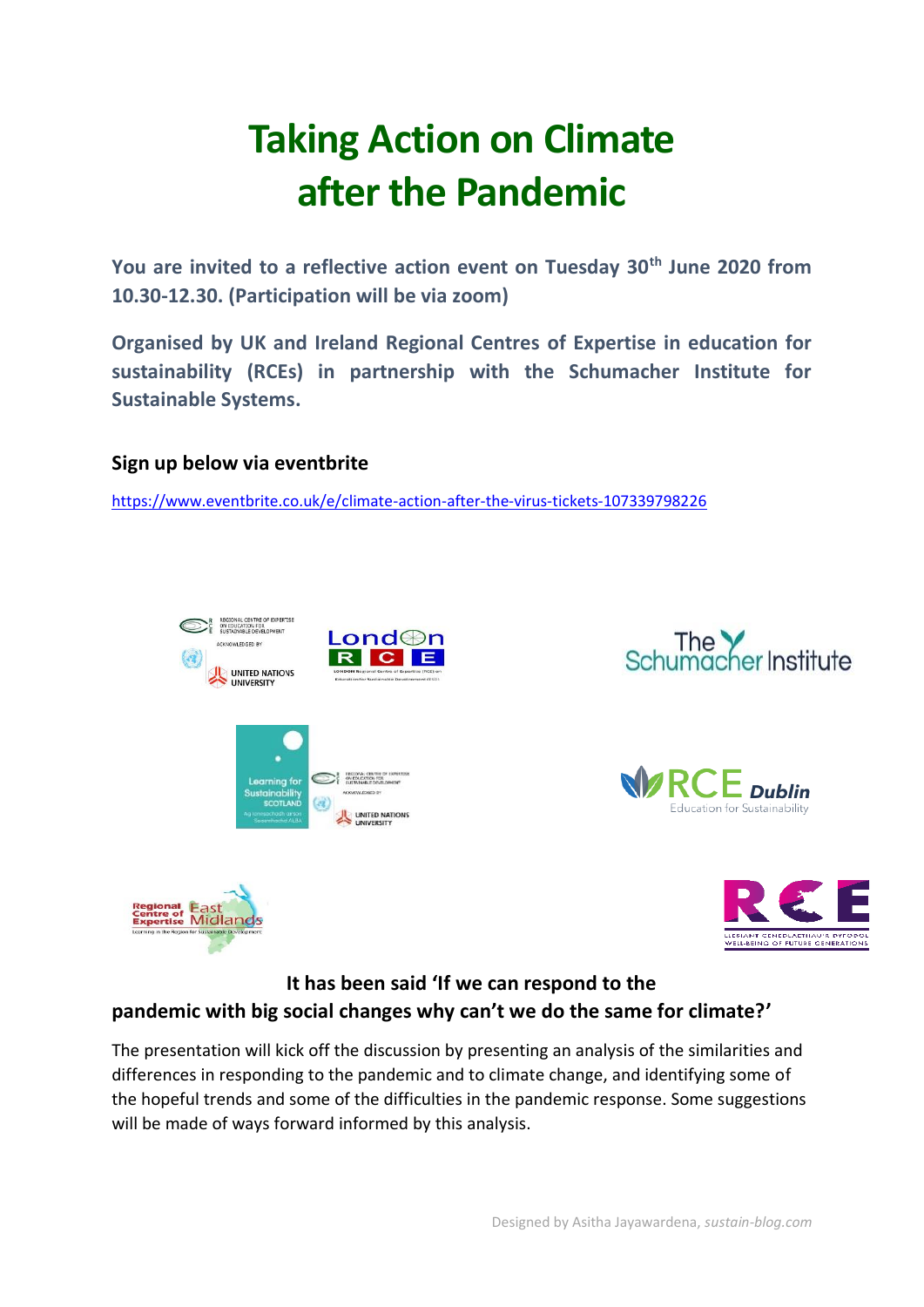## **Aims and objectives:**

- To reflect on where we are with climate action now, we are all suffering the health, social and economic effects of the pandemic
- To draw out the lessons from the pandemic response and societal learning taking place
- To consider what we can take from the current situation to help with raising climate awareness and action and what might be the threats
- To discuss how we might form a support group working towards a more effective COP 26 in 2021
- Discuss and start to develop co-operation and next steps on climate action for the European RCE network

## **Programme Outline:**

Chair: Ros Wade, London RCE

10.30 Brief introductions

10.45 Presentation by Jenneth Parker, research director at Schumacher Institute: *Action on climate after the pandemic*

- 11.00 Q and A
- 11.20 Break out groups

1) To develop a SWOT analysis: Strengths, Weaknesses, Opportunities and Threats in advocating for climate learning and climate action after the pandemic

- 2) Draw on this SWOT to develop ideas to work towards supporting the COP26
- 3) Start to develop next steps for the network and cooperation
- 12.00 Plenary and feedback from the groups
- 12.20 Summary and next steps
- 12.25 Reflection and close

#### **Regional Centres of Expertise (RCEs) on Education for Sustainable Development** –

acknowledged by the United Nations University - are part of a global network throughout the UK, Europe and beyond. This international network allows regions and countries to share and learn from each other, and to establish or strengthen international partnerships. To find out more, click on the link below:

#### [https://www.rcenetwork.org/portal/](about:blank)